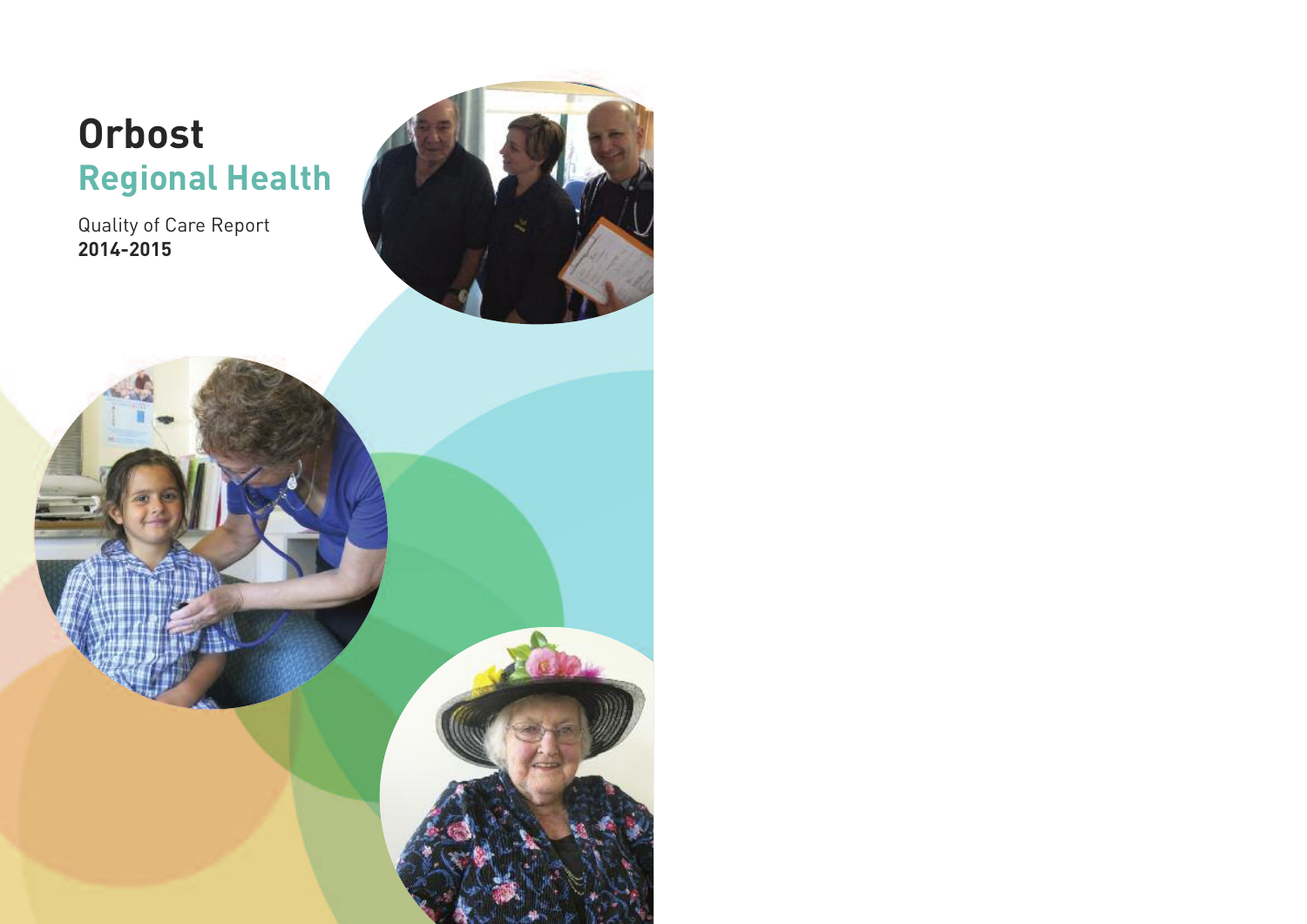

### Introduction message from the Board and Chair

We, as Board President and Committee Chair, are proud to present our 2015 Quality of Care report to Orbost and the wider East Gippsland community.

This report demonstrates how Orbost Regional Health has performed throughout the past year, outlining our key strategic objectives and achievements, so you can understand how well our health service operates. It also describes how we measure and monitor the quality and safety of care provided.We are continually improving which is demonstrated throughout this report.

The Quality of Care and Consumer Business panel consist of you the consumer, board members and senior management and meets monthly to review performance and results from the services. It works to ensure that patients, carers, staff, volunteers and the community voices are heard by the management team at Orbost Regional Health. This partnership between you, our community and Orbost Regional Health is highly valuable, and provides us an opportunity to share, learn and improve your health service.

**Chair of Quality of Care Committee**





Once you have finished reading this report, I invite you to get in touch and let us know what you would like to see us doing to improve our service and meet your needs. Our "conversations with our community" cards are enclosed. Live Life Well!

m is

We welcome your feedback and input into how we can improve our services and this report.

Please feel free to provide feedback on our report by using the Conversations with our Community cards which are located throughout the health service.

Thank you for your support of Orbost Regional Health.

**Andrew Martin Narelle Macalister**

Namble Respectator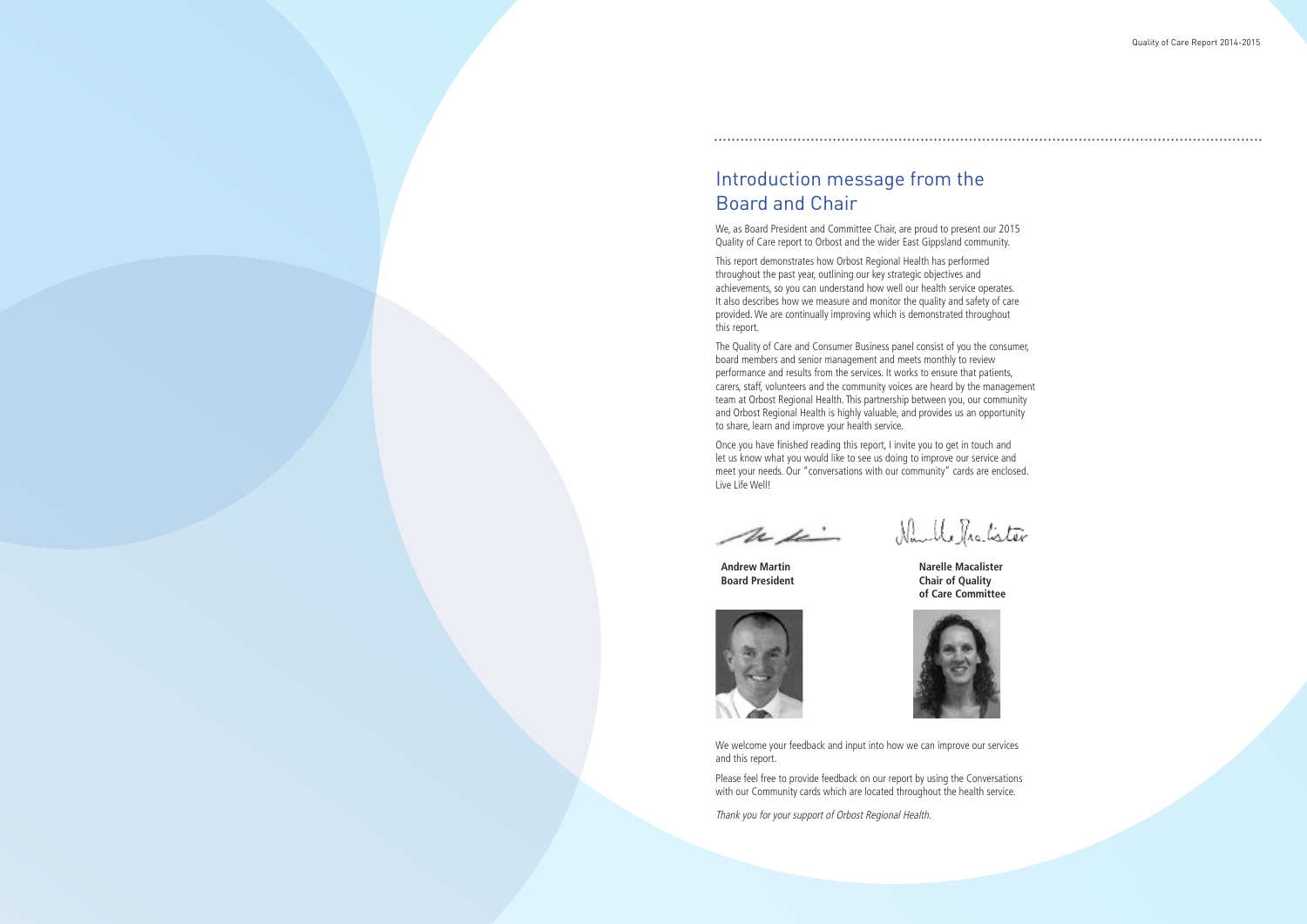### Contents

| <b>Orbost Regional Health Strategic Plan</b>   |    |  |  |
|------------------------------------------------|----|--|--|
| <b>Improving Population Health</b>             |    |  |  |
| <b>Promoting Healthy Ageing</b>                | 6  |  |  |
| <b>Improving Clinical Care</b>                 | 8  |  |  |
| <b>Improving Community Care</b>                | 10 |  |  |
| <b>Medical Clinic - Improving Primary Care</b> |    |  |  |
| <b>Improving our Dental Service</b>            |    |  |  |
| <b>Improving Quality and Safety</b>            |    |  |  |
|                                                |    |  |  |

### **STRATEGIC PLAN**

#### **Strategic Plan overview**

In 2014 Orbost Regional Health developed the 2014-17 strategic plan. Consultations were held with our staff and stakeholders to obtain a broad view of issues and challenges. In addition, there was a review of current health issues both within our community and statewide.

Consequently the development of Orbost Regional Health Strategic Plan for 2014-2017 was a collaborative effort with a variety of different perspectives.

#### **Our Vision**

A thriving community where people work, learn, play and grow together.

#### **Roles and Behaviours**

We support our community to thrive by working together with our staff, community and key partners, creating a community approach to health. This will include partnering with people and providing high quality and safe healthcare. Our key Behaviours are divided into three categories of being welcoming, supportive and progressive in our approach to people and our work.

#### **Strategic objectives**

From all of the consultations and reviews there were two strategic objectives developed:

- 1. Improving population health for the whole community;
- 2. Promoting healthy ageing.

In the first year of our new Strategic Plan, Orbost Regional Health has commenced a number of initiatives to enable the achievement of these strategic objectives. The information in this report reflects our work so far.

deliver our vision

operational planning and helps to deliver the strategy

what we do and connect our work to the strategy





connec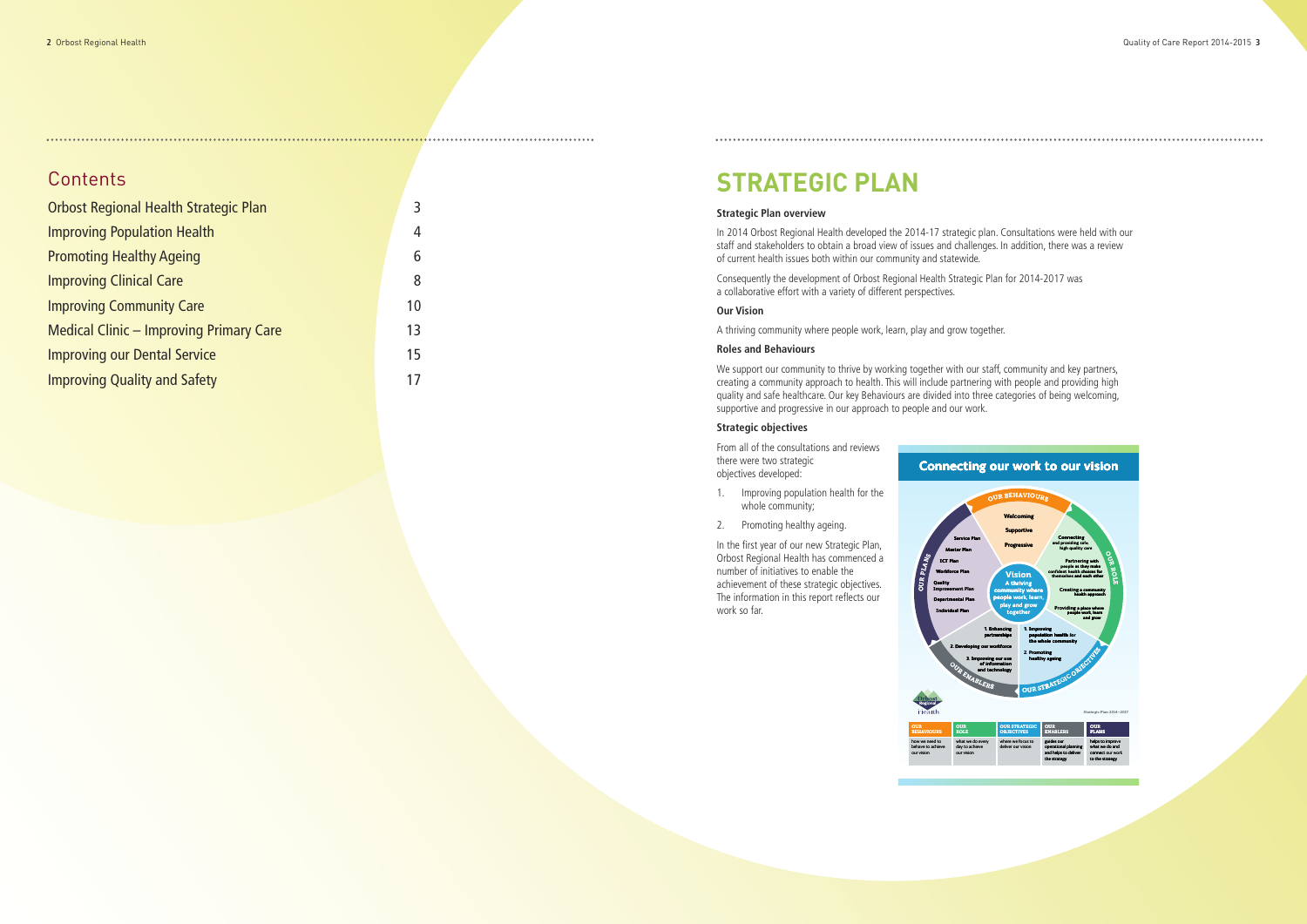### **IMPROVING POPULATION HEALTH FOR THE WHOLE COMMUNITY**

#### **L i v i n g L i f e W e l l**

During the planning there was a lot of interest in improving the general health of the local community. This was reinforced by local health data, which showed that our area has a higher rate of risk for some lifestyle issues than other parts of the State. As a result strategic objective one, improving population health for the whole community, was developed. The Living Life Well project was created to achieve this objective.

Living Life Well takes a partnership approach to improving health and wellbeing by connecting people and information across the whole community, from health service providers to other Government agencies, local businesses, schools, organisations, clubs and groups. Collectively they are making positive changes by supporting each other, learning from one another and having fun together. The Living Life Well Collaborative was formed to plan and implement community initiatives.

Bringing together people from all areas of our community, the Collaborative undertakes interesting, engaging and simple activities to encourage positive healthy behaviours. These activities are guided by best practice and scientific evidence to gain maximum benefits. Early activities have included inviting people to test their "health age" by completing an online confidential survey. Work continues on this activity and later there will be a combined community report on how healthy our community members have said they are. This is the starting point for the project. Towards the end of the project another survey will show the changes that have taken place over time.

In the coming year, the Collaborative will focus on identifying the positive health behaviours that impact on health and strengthening these. Other less positive behaviours will have wellbeing activities introduced to work towards making positive improvements. It's never too early to start on healthy lifestyle choices nor too late to improve someone's wellbeing through small changes in their lives.









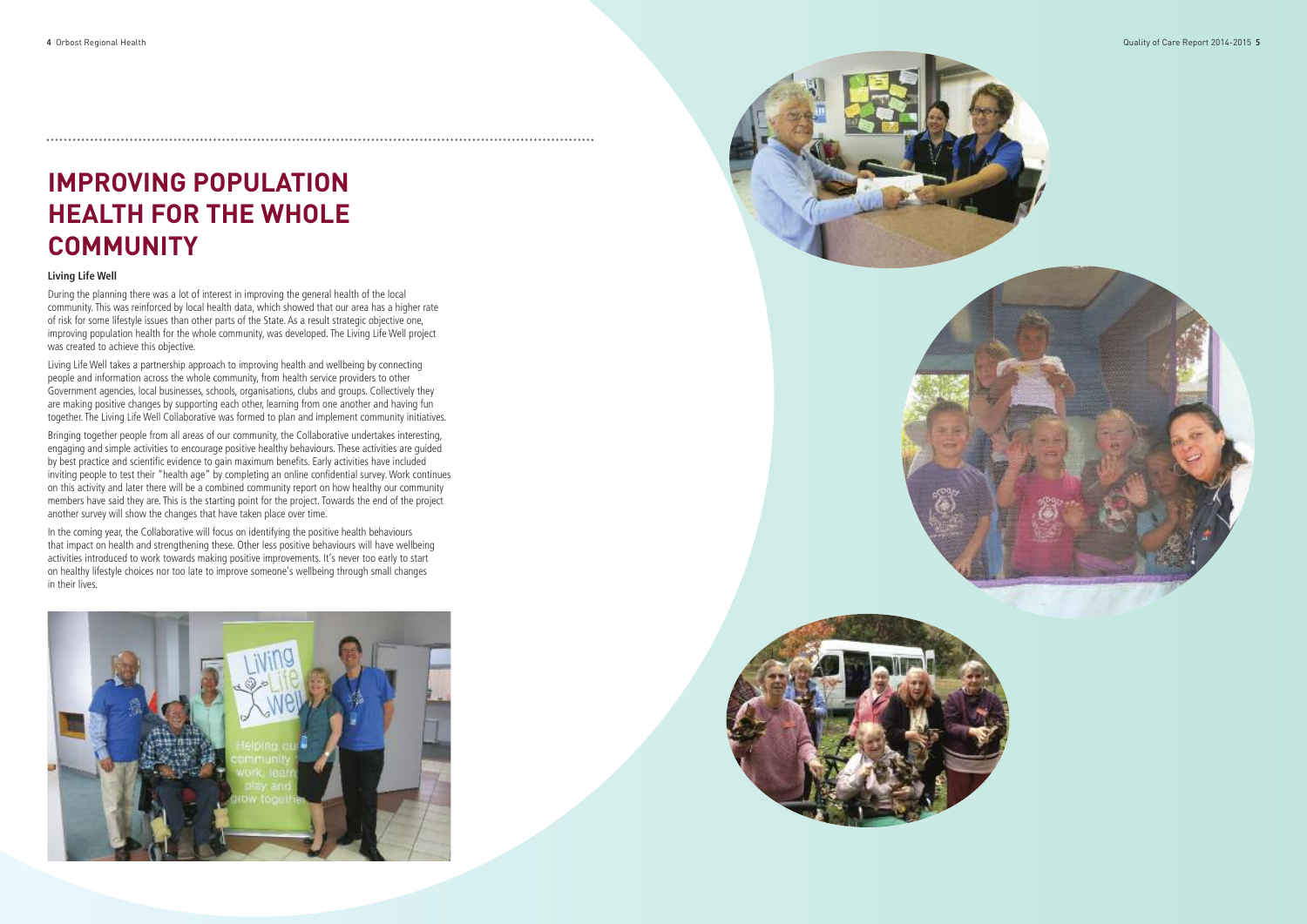### **PROMOTING HEALTHY AGEING**

#### Aged Care Project

Promoting healthy ageing is the second strategic objective. Orbost Regional Health is very committed to understanding the direction it needs to take to ensure we meet the needs of our aged community now and into the future. A consultant was employed to provide expert advice and assist with planning for the future. Community forums gave consumers an opportunity to provide feedback and suggestions to help shape the vision of the aged care model. A 'future state' aged care model was developed using this information and will better integrate home and residential aged care services.

#### Monitoring performance in residential aged care

A number of key areas of residential aged care are reported to the Department of Health and Human Services every three months to benchmark our service delivery against state-wide targets. The majority of the results have been consistently within the target range. For others which have been higher than the state target, individual actions have been put in place to ensure the best care possible.

#### Use of physical restraint

Orbost Regional Health has a restraints policy in place to ensure the safety of all residents/patients/clients. Restraint is used as a last resort and alternative strategies are always considered and tried first. Consultation with the resident, their family and the health team is part of the decision making regarding whether restraints will be used. Orbost Regional Health is slightly above the state average in using restraints at the moment and this is due to the high level of care required by the residents and their increased risk of harming themselves from falls.

#### Nine or more medications

Taking nine or more medications can have a detrimental effect on the health and wellbeing of aged care residents. In Waratah Lodge and Lochiel House residents have had medication reviews undertaken by a visiting pharmacist on an annual basis. The pharmacist makes recommendations which are discussed with the resident's doctor and where possible, changes are made to the resident's medications. Unfortunately not all medications can be reduced as the resident may have multiple medical conditions.

At present, due to the high medical needs of our residents, our data is above state wide average for nine or more medications.

#### Unplanned weight loss

Residents are weighed every month to ensure they are maintaining their health and wellbeing. Our data indicates that we are below the state average for unplanned weight loss.

When staff recognise that a resident is losing weight a dietitian review is arranged. If necessary the speech pathologist will also review the resident to check for swallowing issues and whether their food consistency needs to be altered. The resident and family or carers are involved in the assessment and diet plan, which is based on the types of food the resident would prefer to eat. Kitchen staff are included in the review process so they can help monitor residents' eating habits and report issues to the nursing staff.

#### **Pressure injuries**

Orbost Regional Health has an excellent record relating to the prevention of pressure injuries. Our results indicate that on average we have fewer residents developing any type of pressure injury than the targets set for Residential Aged Care facilities. This has been attributed to good assessments to identify people at risk, prompt action with up-to-date pressure injury prevention equipment, along with effective nursing care. As a result, consumers who are at risk of a pressure injury are identified early and actions taken before pressure injuries occur.

Our Occupational Therapist conducted an equipment review and recommended the best equipment to reduce the risk of pressure injury. We purchased new air mattresses and other pressure relieving equipment and staff were trained in when and how to use it for client comfort and wellbeing.



#### **Falls and fall-related fractures**

Increases in the number of falls is sometimes linked to encouraging and supporting residents to be independent. As part of the individual care planning for each resident, strategies are put in place to reduce the likelihood of injury if the resident was to fall, e.g. hip protectors, decluttering rooms, mobility aids and shoes that help people balance well.

Individual falls reports were prepared for those residents who had a number of falls and case reviews were undertaken. Referrals are made to other health professionals to be involved in their care, e.g. geriatrician, dietitian, physiotherapist, occupational therapist.

New falls alarm equipment has been trialled and purchased and has had significant impact on reducing the likelihood of people falling. Nursing staff are alerted when a resident stands up or gets out of bed and are then able to respond quickly, thereby avoiding potential falls.

#### **Community aged care**

As part of healthy ageing we encourage social inclusion through our Planned Activity Group. Activities are developed to meet the individual person's needs. People have the opportunity to develop skills in arts/crafts, connecting them to things they may have done in the past, stimulating the mind with memory games, providing healthy meals, learning new skills, enhancing people's overall wellbeing.

#### **Consumer story**

A person who lives in Orbost without family nearby and friends who all work, found herself to be very lonely and depressed. The person had suffered ill health for two years and was housebound, being unable to drive for several months. By joining the Planned Activity Group she commented that her life has turned around, with structure back in her week as she attends the various activities on offer. She has found the group to be diverse, but they all get along really well. She enjoys the conversations about their lives, health, feelings and feels listened to with no-one making judgements. She appreciates that everything she says is kept in confidence, which *is* reassuring and necessary.



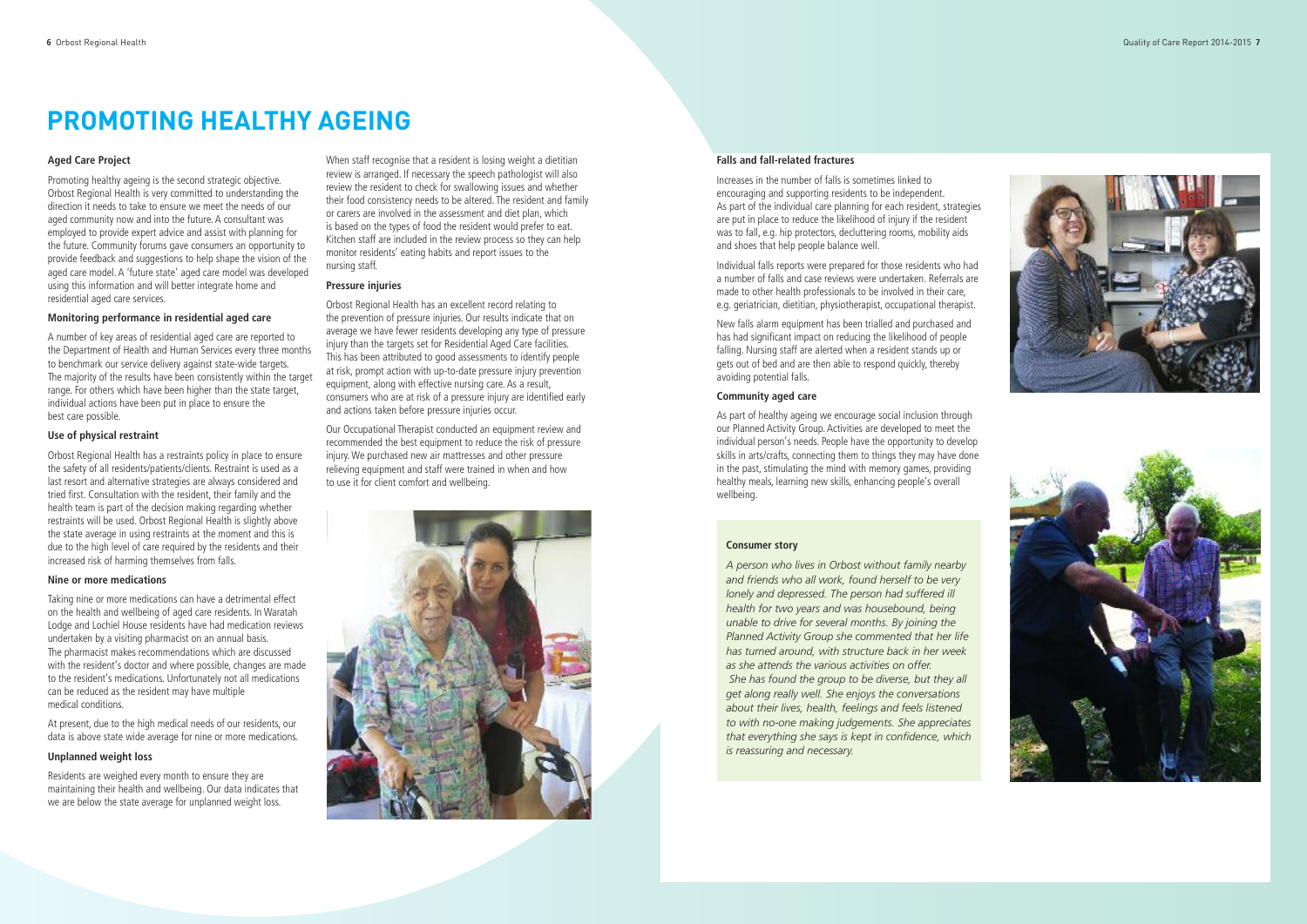#### **Victorian Healthcare Experience Survey**

The Victorian Healthcare Experience Survey is a state-wide survey of people's public hospital healthcare experiences. Approximately a quarter of all patients discharged from Orbost Regional Health completed the survey last year. From those responses:

- 94% of patients rated their overall hospital experience as either 'very good' or 'good'
- 94% of inpatients were satisfied with the overall care they received while in hospital
- 99% of patients were satisfied with the care, treatment, timeliness and explanations provided by the staff.

Actions were taken to improve the following areas where consumers indicated they were not so satisfied:

- Noise reduction in the ward
- Making sure patients have privacy when talking with their doctors about their illness
- Involving patients in their care and development of their treatment plans
- Consent is gained from patients before medical and nursing students are involved in their care
- Giving patients enough notification about when they will be going home.

#### **Case reviews**

The Director of Medical Services, in consultation with the doctors, nurses and other facilities, has reviewed patient records on a regular basis to help doctors and nurses to improve their clinical practice.

Criteria for case reviews include:

- Unexpected patient death
- Unplanned readmission within 28 days
- Unexpected transfer to another health facility
- Patient's length of stay greater than 35 days
- Any record recommended by a doctor or other health professional for review

During 2014-2015 Orbost Regional Health performed 19 case reviews which were all formally discussed at the Clinical Standards Committee meetings. As a result there has been improved practice in ordering antibiotics according to the guidelines and policy changes relating to routine heart tracings for older people seen in our service. Pathology testing has also been reviewed and recommendations made for doctors about standards tests for different illnesses.

Maternity case reviews have separate criteria and given the specialised care provided for maternity patients and babies, these reviews are done by a senior Obstetrician from West Gippsland Healthcare Group. There were three reviews last year that have resulted in:

- Bairnsdale and Orbost midwives agreeing to review each other's maternity histories when needed;
- new condition for cases to be sent off for review;
- further recommendations for clinical management to avoid hospital transfers; and
- treatments for hospital staff to start for patients needing to be transferred to other hospitals.

These recommendations improve the high quality of care already provided by the maternity team at Orbost Regional Health.

#### **Care Boards**

Care boards were introduced to the acute ward and placed on the wall beside each patient's bed. These are whiteboards with a lot of information about the patient's needs while they are in hospital. There is a section for patients and families to write their questions and the planning for discharge. Care Boards provide immediate updates on changes to care so that everyone is aware of the patient's changing condition and safety is monitored.

The physiotherapist, dietician or occupational therapist may also write on the board, e.g. exercises they need to do, foods they need to eat, or equipment they need to use to keep them safe.

Patients have reported that they refer to the boards to remember staff names, to know when their appointments at other services are and see messages from their family. Staff update the Care Boards every shift and at a glance can identify safety issues like falls risk for individual patients. Care Boards have been a helpful tool for patients to have more understanding about their care and be more involved in its planning.





### **IMPROVING CLINICAL CARE**

#### **Meds at Beds Project**

The Meds at Beds project was developed because nursing staff wanted to improve the process of giving and managing medications within the aged care nursing home, with its 15 high care residents.

The project goal was to store medications at the bedside, reduce the delivery time of medications to the residents, reduce medication incidents and reduce staff injuries from pushing a heavy medication trolley. Specific timeframes were put in place over a six month period and key objectives were: to have 100% of residents' medications stored at their bedside; have a 75% reduction in medication incidents from the levels before the project started; and reduce the time taken to administer medications by 40 minutes.

Meds at Beds achieved all its goals! Outcomes were identified from surveys, incident reports and audits. The changes are now embedded in our day to day routines and continue to provide better outcomes than before the project was run.

#### **Maternity Care**

This year 22 women birthed at Orbost Regional Health and were invited to provide feedback via a phone survey. 13 women responded to the survey that included questions around preparation for birth, healthcare environment, client involvement in care planning and decision making, transition to parenting and follow-up care. The feedback was overwhelmingly positive with 100% of women stating that they were satisfied with most areas of their care. Areas of less satisfaction included knowledge of parenting skills, infant feeding and support after leaving Orbost Regional Health. These areas were all discussed at maternity team meetings and improvements made e.g. improved parenting information during pregnancy and after birth.

#### **Patient feedback**

*A patient from the Urgent Care Department told her story of excellent communication with the doctor and senior nurse on duty. What impressed the patient most was the staff's ability to diagnose her abdominal pain while taking account of many other things, including her history and symptoms. The patient stated that it was done calmly, clearly and accurately and their professional skills were excellent.*

*The patient also appreciated being saved an air journey to Melbourne, or a very long ride to Bairnsdale.*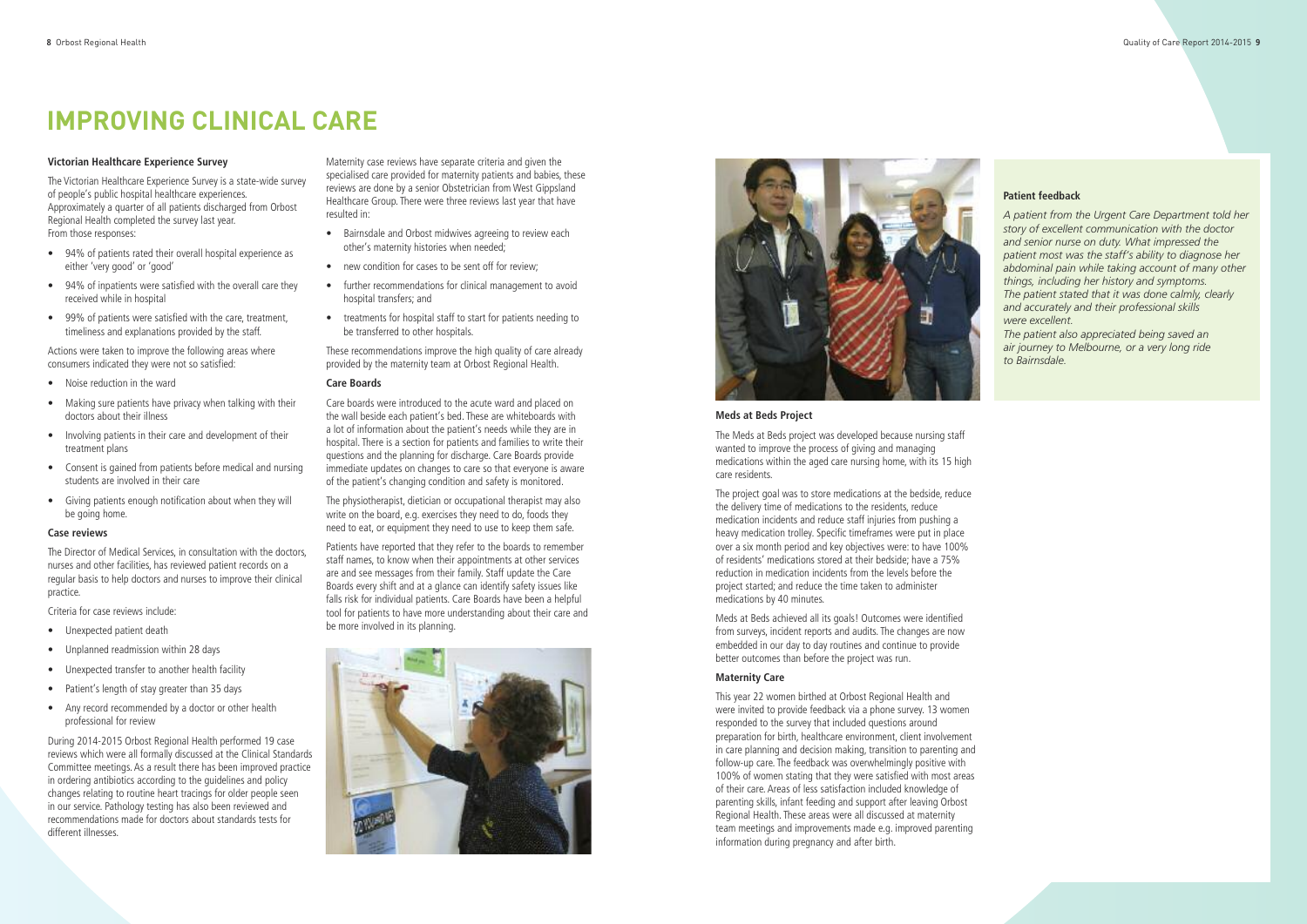#### **Early Years**

The Early Years Team response to the Australian Early Development Index school readiness data involves working with parents to improve children's development. They provide family-focused actions for vulnerable and disadvantaged children. The team helps parents understand and better manage their children's behaviour, while also developing children's speaking and reading skills.

It is important to provide children with the best start in life. This creative program is easy to access. Activities include: Puppets and Play Playgroup, Early Childhood Intervention Service (disability and developmental delay), Toddler Gym, Maternal and Child Health and Koori Mums and Bubs. Many families use one or more of these programs.

Some benefits from the programs have been that immunisation and breastfeeding rates in the Orbost area are higher than the Victorian average. These good results are due to high quality programs that local people enjoy attending and creating family plans that work.



#### **Continuity of Care**

Orbost Regional Health has developed systems to make sure patients receive all the right services to help them improve their health and meet their health goals, after they leave hospital. Patients are involved in treatment decisions and planning their own care. This includes referrals and being helped to navigate services and systems once they return home. A key factor in continuity of care is discharge planning when patients leave hospital.

#### **Discharge Planning**

Discharge planning ensures patients have a smooth move from one level of care to another e.g. from the hospital to home.

Only the doctor can authorise a patient to be discharged from the hospital, but the actual process of discharge planning is completed by a team. Patient, family members or carers join nurses, physiotherapist, occupational therapist, social worker, case manager and HACC coordinator to make a plan.

The discharge planning team talks about things such as:

- the physical condition of the person and is it likely to improve
- types of care that will be needed when they go home
- what activities they might need help with
- what information do they need e.g. diet, medications
- what equipment might the person need e.g. wheelchair, commode or oxygen
- who will handle meals, shopping or transport
- other referrals that should be made

Planning for a patient's discharge is very important because it can reduce the chances that people are readmitted to hospital. It helps in recovery, ensures medications are prescribed and given correctly and prepares family members or carers to take over the care of the person.

Unplanned readmissions to hospital are monitored to check that poor discharge planning is not the reason for the patient coming back to hospital.

### **IMPROVING COMMUNITY CARE**

#### **Consumer story**

*A 100 year old inpatient at Orbost Regional Health was on the mend from a chest infection. He saw the physiotherapist daily, as he had recently had a hip replacement following a fall at home.*

*After his hospital stay, the patient went to Lochiel House for respite while his son was away in Melbourne.*

*He was excited about going to Lochiel House for a 'holiday'. He was looking forward to catching up with the residents, getting to know some new people, going on outings around Orbost and going to the pub for a meal.*

*The patient returned to living in a small community with his son and daughter in-law. He lives in the same house but has his own living section and is able to be independent. This was his goal when he was a patient at Orbost Regional Health.*

#### **End of Life Care**

At Orbost Regional Health we take pride in delivering the best possible end of life care to people, whether it is in hospital or in the community. Our aim is to always provide the necessary emotional, social, cultural and spiritual support to both the person and the people around them, such as their family and carers.

We support people to be informed and to express their preferences, values and beliefs about health care treatment in the way they want to. Not all people want to express their preferences and we respect that choice also.

and complete Advanced Care Directives. Doctors have also been included in the discussion, because a doctor who is uncertain about a person's treatment choices may choose to treat "aggressively". This may not be in the best interest of the person, nor fit their values.

Advanced care directives are regularly reviewed to ensure they still reflect the wishes of the person.

#### **Palliative Care**

Palliative care provides people with a life limiting illness the best possible quality of life, while also supporting their family and carers. Palliative care has been delivered in the hospital setting and residential care by nursing staff and in the community by District Nurses and Home Based Community Care staff.When a person has decided they want to die at home and they have adequate support of family or carers, then after hours support has been arranged.When the person has been nearing the final few days of their life extra support has been provided by the on-call palliative care team. Over the past year eight people have been supported to die at home through this program. There have been others who elected not to die at home who received palliative care in hospital.

An Advanced Care Directive allows people to talk about, and write down, their preferences about future care, including end-of-life treatment. This also helps guide family members and carers in decision making about appropriate clinical care in the person's best interest, as otherwise they might not know what the person wanted and why it was important to them. We have many trained staff who have helped people discuss The Financial Counselling service commenced in mid-2011. The service now has a partnership with Anglicare financial counselling. This gives people the option for access to the service five days a week via telephone. This partnership also links the Orbost Financial Counsellor to a peer support network, high level training and well-designed resources. The referral pathways and information sharing provides fast and extraordinary outcomes for our clients. This is reflected in the feedback received.

We recognise that people may change their mind about their treatment, care plans or where they choose to die, and this is supported by the care team. The main aim of care is that the person's symptoms are managed effectively, their comfort and dignity is maintained and whether it is in hospital or in the home, that the person's wishes are respected at all times.

#### **Financial counselling**

Financial hardship is often linked with poor mental wellbeing as it can be a draining situation. Feedback from consumers has consistently identified the relief they feel through getting their finances in order.

For some, it is a step towards resolving other difficult issues in their lives. Most people learn about the service through word of mouth. Financial counselling works with people to resolve credit and debt issues, assist with budget planning and referral to other support services.



#### **Consumer story**

*A consumer who met with the Financial Counsellor at Orbost Regional Health a number of times found the service to be of a very high standard. She was impressed by the professionalism and compassion of the staff member which was shown many times when she assisted the consumer, her family and friends with appropriate financial advice. The consumer felt very appreciative that a small town/community like Orbost has a person who is dedicated and approachable in this position.*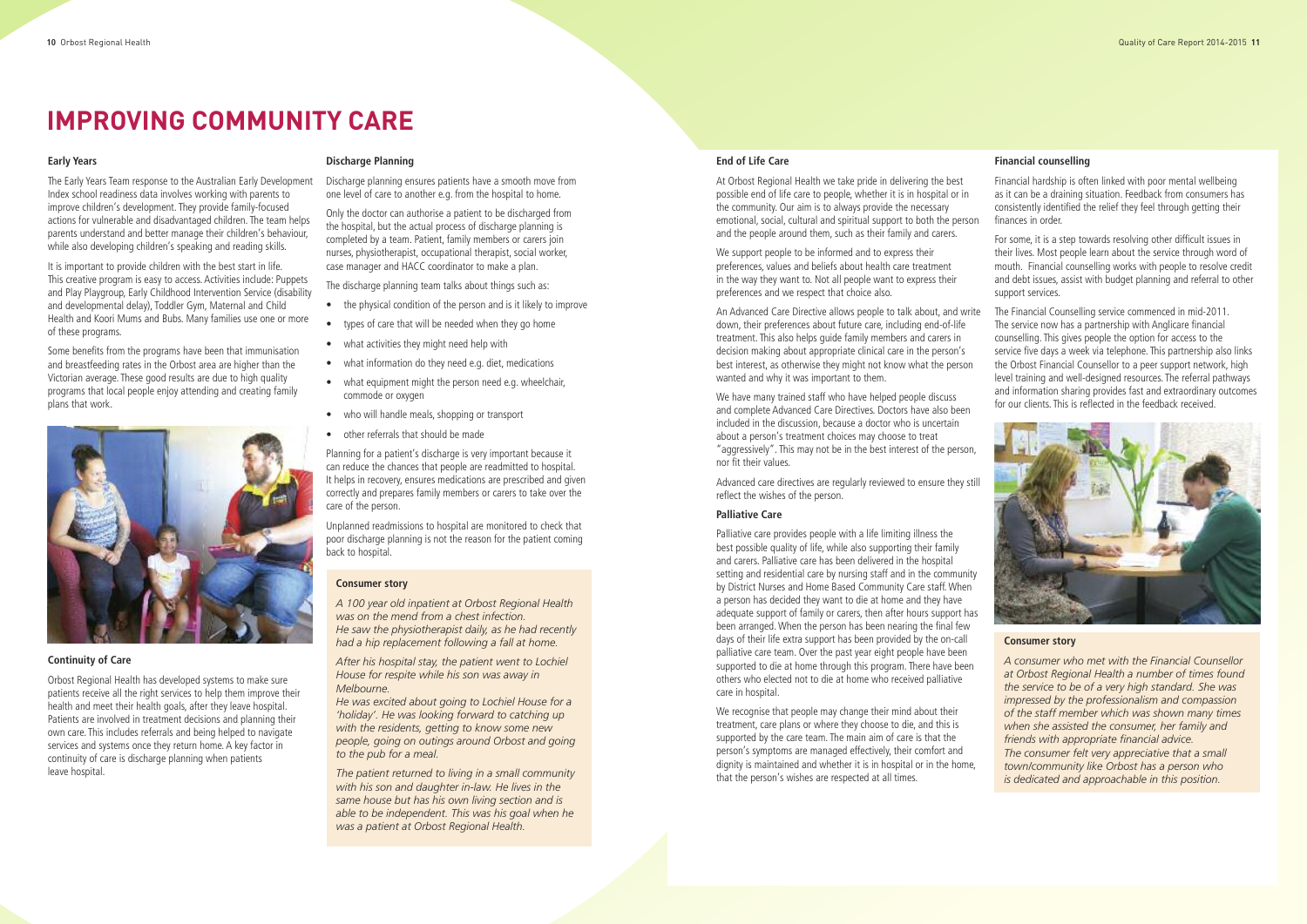

#### **Diversity Committee**

The Victorian Government has set six standards for each service relating to cultural responsiveness. Orbost Regional Health want to ensure we all have the same right to access and receive highquality and safe health care, regardless of cultural, linguistic, religious, sexual, racial and socio-economic considerations. We need to respect and work within the health beliefs, health practices, culture and linguistic needs of diverse consumer/patient populations and communities.

#### **A whole-of-organisation approach to cultural responsiveness is demonstrated:**

Strategies for improved participation for diverse groups were developed. Our Diversity Staff Guide helps staff work with consumers who have diverse values and beliefs.

#### **Leadership for cultural responsiveness is demonstrated by the health service:**

The Diversity committee has been focused particularly on the isolated rural mentally ill, working to improve local access to services for people with a mental illness, and establishing the Far East Mental Health Reference Group. This group helps coordinate services and adopt an early intervention approach.

#### **Accredited interpreters are provided to patients who require one:**

**Governance –** formal Aboriginal consumer engagement was strengthened by establishing an Aboriginal consumer's panel for advice about service delivery and design. The significant request from the community has been design of a garden area that all consumers can access and where Aboriginal ceremonies and gatherings can occur. Initial planning is completed and funding will be sought to refine the design and construct the garden.

Interpreters and translators are used for those from different cultures and with poor English speaking, or with communication barriers due to disability. Staff training focused on the need for use of interpreters and translators to get the patient's opinion, not relying solely on carers or relatives who may have a vested interest in a particular outcome. All brochures and signs have been changed to meet standard international symbols.

#### **Care planning includes dietary, spiritual, family, attitudinal, and other cultural practices:**

The Diversity Policy review resulted in cultural dietary requests having the same level of importance and response as medical dietary needs.

#### **Culturally and Linguistically Diverse consumer, carer and community members are involved in the planning, improvement and review of programs and services on an ongoing basis:**

The Diversity Committee was established 18 months ago, with consumer representatives from diverse target groups. Discussion has ensured that services are easy to access for everyone, especially people who are not regular users of our services, and overcoming difference, isolation or cultural issues.

#### **Staff are provided with professional development to enhance their cultural responsiveness:**

The Staff Diversity training package and Aboriginal Cultural Awareness package has been developed. 23 senior staff attended both these sessions. Time was allocated for other staff to attend both training sessions, with 41 staff completing the training.

#### **Improving care for Aboriginal Patients (ICAP) key result areas**

There were improvements made in the four target ICAP areas this year.

An executive review of the service agreement between Orbost Regional Health and Moogii Aboriginal Council was done. A revitalisation of the shared Moogji Orbost Regional Health Working Group occurred. Outcomes from this included: placements in the Medical clinic and supervision for trainee Aboriginal Health Workers and shared service delivery, such as Aboriginal immunisation and adult health check days.

**Cross Cultural Training –** Orbost Regional Health delivered and evaluated staff training in Aboriginal culturally appropriate practices. This initial training was for managers and senior clinicians. Feedback from staff indicated that whilst they liked the cultural awareness they would like more stories and direct experience from Aboriginal consumers. These points will be incorporated into future training, in consultation with the Aboriginal consumers' panel.

**Service planning and Evaluation –** post-acute needs identification and review of service impact upon Aboriginal people was undertaken by the Moogji Orbost Regional Health Working Group. The review found that Aboriginal people were less likely to ask for post-acute help, staff need to be mindful of cultural issues when planning post acute care. Outreach work to identify needs in this area was undertaken by the Orbost Regional Health Koori Health Liaison Officer.

**ReferralArrangements and Follow up forAboriginal Patients –** we worked with Bairnsdale Regional Health Service in the Koolin Balit (Closing The Gap) Aboriginal discharge planning project. Results have been: improved needs identification, as well as using electronic referral and discharge notices. This has applied to people using and leaving services at Bairnsdale Regional Health Service returning to Orbost Regional Health or Aboriginal community primary care settings.

#### **2015 Victorian Rural General Practice Award**

Orbost Medical Clinic was awarded the 2015 Victorian Rural General Practice Award. The Award is an initiative of the Rural Workforce Agency Victoria which recognises outstanding medical specialists, doctors, nurses, Aboriginal health workers, rural general practices, practice managers, GP locums and medical students working across rural Victoria. This was a proud achievement for Orbost Regional Health.

#### **Annual survey results and action plan**

106 patients provided feedback on the services provided by Orbost Medical clinic in the 2015 Improvement Survey. In the latest results:

- 99% of patients said they were satisfied with the manner in which they were treated by reception staff.
- 96% of patients rated their satisfaction with their visit to the doctor as "good", "very good" or "excellent".
- 96% of patients rated their satisfaction with the comfort level of consulting and waiting areas as "good", "very good" or "excellent".
- 95% of patients rated their satisfaction with the doctors concern for me as a person in their last visit as "good", "very good" or "excellent".
- 95% of Orbost Medical Clinic patients rated their overall experience as 'good' or 'very good' or 'excellent'.

Orbost Medical Clinic continues to improve the primary care services it provides. The co-location of the medical clinic at Orbost Regional Health has always provided excellent opportunities for multidisciplinary case conferences and team care arrangements. During 2014-15 Orbost Medical Clinic added regular visits from a Geriatrician to its team of specialists. A regular telehealth session was also started for patients consulting with a regional Oncologist. Both of these were identified through community feedback and being aware of the number of people needing to travel for appointments. A regular onsite session from an Audiologist was also re- introduced as the number of people needing the service increased.

In 2014-15, Orbost Medical Clinic retained a full contingent of General Practitioners (GPs). General Practice Registrars also returned this year through the Southern GP Training Program. These are qualified doctors who are training to be GPs. Other training positions have been provided to fourth year Medical Students as part of the Monash School of Rural Health program. This not only provides learning opportunities to medical students and registrars but also enables our senior General Practitioners to maintain their skills and expertise through being a supervisor.

Two of our regular General Practitioners, Dr Anthea Tan and Dr Elizabeth Christie, were supported in their endeavours to gain procedural skills in the field of anaesthetics, whilst Dr Alan Reid was supported to maintain his obstetric skills.

### **CHAPTER SIX: MEDICAL CLINIC – IMPROVING PRIMARY CARE**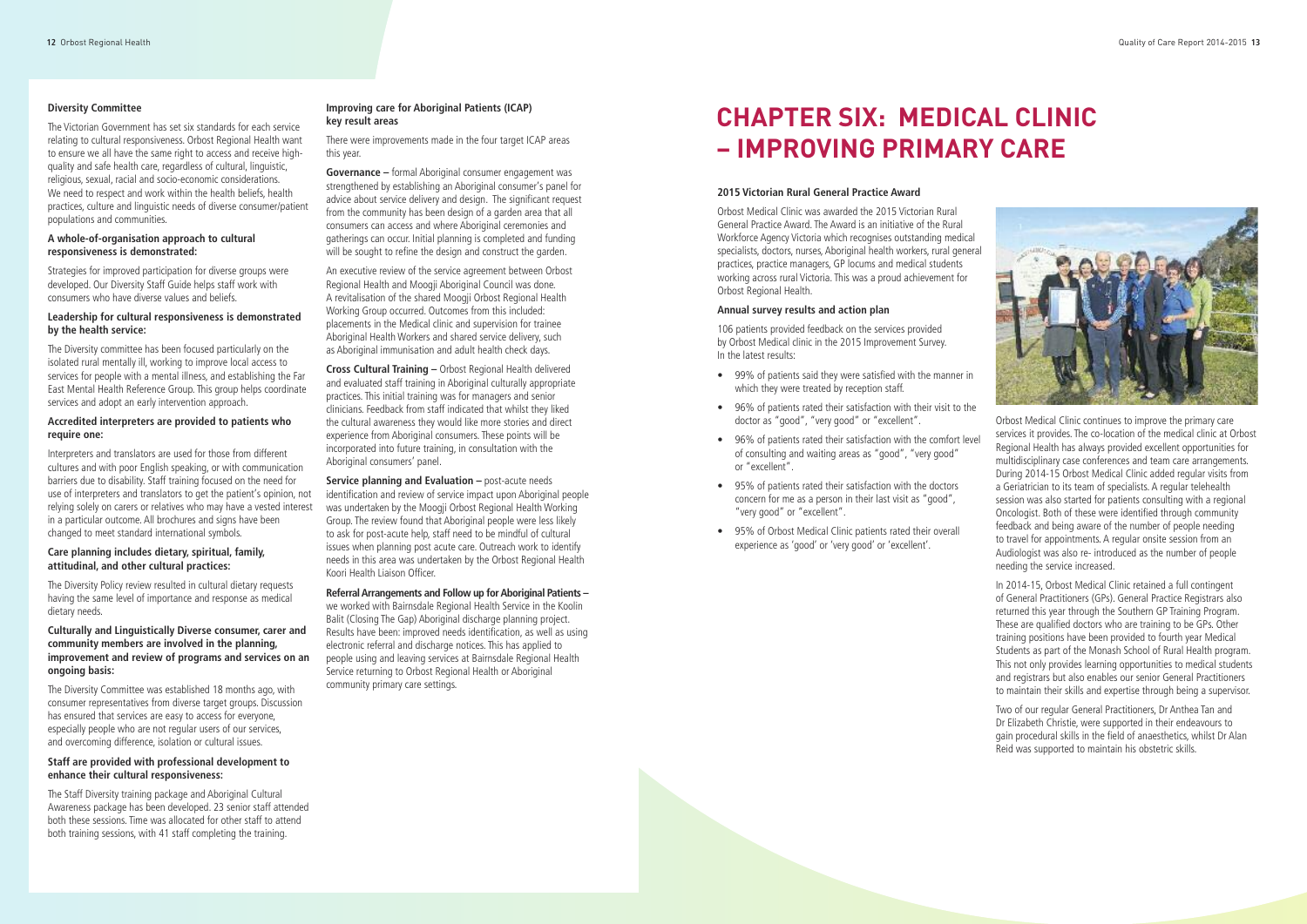### **IMPROVING OUR DENTAL SERVICE**

Orbost Regional Health dental department aims to provide the best possible service for the community in line with the 'Improving Victoria's Oral Health" four year strategic plan.

We have a two chair Dental Clinic that provides public and private, school dental services and denture services. Services are available by a Public Dentist, Visiting Private Dentist, Visiting Dental Therapist, and qualified Dental Assistants, all supported by our reception/administration staff.

#### **Dental Clinical Indicators**

Dental Health Services Victoria provides Orbost Dental Clinic with quarterly clinical indicator data. These reports are used to compare our performance to regional and state averages. The reports help us monitor the quality of clinical services provided. They also identify areas for change or improvement in clinical practice.

Our 2014-15 clinical indicator results were overall very positive and are summarised in the following table:

#### **Medical Clinic visits**

A Medical Clinic patient commented they were grateful for the high standard of care they routinely receive. In particular, when the person had a fall and ankle sprain she appreciated being transferred by wheelchair from the clinic to hospital and an x-ray performed personally by the treating doctor. The patient also commented that *all staff were very understanding about the pain she was experiencing.*

As three General Practitioners have left the clinic, transferring to other medical practices or undertaking off-site education, we continue to be innovative in providing services so that we are able to maintain the level of primary health care services needed by the community. We have implemented student and registrar programs to maintain accessibility for our community, with the same level of visits over the past two years. During 2014-2015 there were a total of 26,278 visits to our Medical Clinic, compared to 26,279 in 2013/2014.



#### **Consumer feedback**

Consumer feedback is important to help evaluate and improve our service delivery over time. In 2014-2015 the Medical Clinic received 8 compliments and 14 complaints. Compliments are passed on to the staff members and team, as are complaints, which provide the opportunity to make improvements. Some examples of follow up or improvements are:

- reinforcing the need to use three patient identifiers when making patient appointments
- doctors discussed correct medication prescribing
- updates for all staff to ensure patient privacy and confidentiality



#### **Consumer story**

|                | <b>Clinical Indicators</b>                                                                     | <b>Orbost</b><br><b>Regional</b><br><b>Health</b> | <b>State</b><br><b>Average</b> | <b>Comment</b>                                                                                                                  |
|----------------|------------------------------------------------------------------------------------------------|---------------------------------------------------|--------------------------------|---------------------------------------------------------------------------------------------------------------------------------|
|                | 1. % of adults returning within six months<br>for further work on an initial filling           | 8.0%                                              | 7.7%                           | Although still above state average a significant<br>improvement from 2013-14 result of 9.6%                                     |
| 2.             | % of children returning within six months<br>for further work on an initial filling            | 3.1%                                              | 3.3%                           | Better result than state average                                                                                                |
| 3.             | Unplanned return within 7 days of<br>routine extraction                                        | 0.4%                                              | 1.2%                           | Better result than state average                                                                                                |
| 4.             | Unplanned return within 7 days following<br>surgical extraction                                | Sample too<br>small                               | 3.4%                           | Sample size too small, raw data shows this<br>occurred only once                                                                |
| 5 <sub>1</sub> | Extraction within 12 months of<br>commencement of root canal treatment                         | 0.0%                                              | 6.9%                           | Better result than state average                                                                                                |
| 6.             | Dentures remade within 12 months of<br>initial placement.                                      | 6.5%                                              | 2.5%                           | Extremely small sample, only 2 patients'<br>required dentures remade. One was justifiable<br>due to the uniqueness of treatment |
| 7.             | Fissure seals retreated within 2 years of<br>initial sealant placement. (Child)                | 3.8%                                              | 2.8%                           | Trend to be monitored and focus area for<br>2015-16 plan                                                                        |
| 8.             | Teeth retreated by extraction within 6<br>months of initial pulpotomy/ pulpectomy<br>treatment | Sample too<br>small                               | 4.7%                           | Sample size too small, raw data shows this<br>never occurring                                                                   |

These results illustrate many indicators better than state average. The focus of the 2015-2016 improvement plan is to review fissure seals requiring retreatment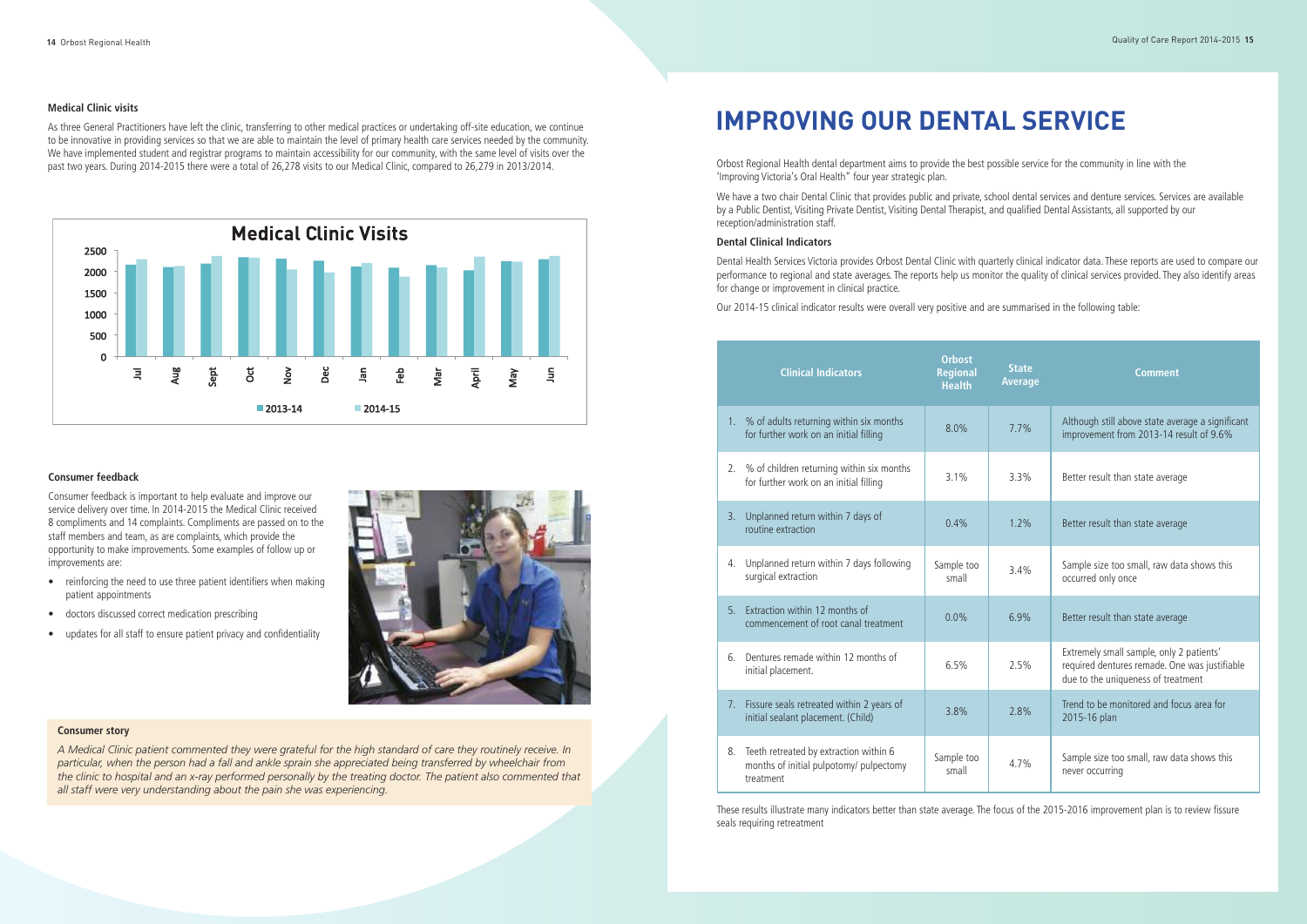#### Sub regional dental model

Orbost Regional Health is in partnership with Bairnsdale Regional Health and Omeo District Health. This is supported by Dental Health Services Victoria to ensure continuity of services and clinical supervision/leadership at remote agencies such as Orbost and Omeo. Recruiting and retaining dental workers is an ongoing challenge for these remote agencies. The Sub Regional Dental Model enables Orbost to cover gaps in service delivery by engaging contract dental staff from Bairnsdale Regional Health. Good communication between the three organisations is essential to ensure all are aware of each other's worker requirements. This has worked well over the last year with no long breaks in dental services at Orbost. Another advantage is the clinical supervision and support for dental staff at the more remote locations where dentists often work in professional isolation.

#### **Wa i t i n g l i s t**

The dental service has provided more services again this year. Orbost Regional Health successfully hosted a graduate dentist under the Victorian Dental Graduate Year Program. Having a second dentist meant more patients seen and increased total dental visits compared to the previous year.

The waiting time for appointments has dropped from 9.9 months last year to 3.3 months this year. The dentures wait list has also reduced from 2.3 months to 1.4 months.

The service employs dentists, graduates and dental therapists, as well as contracting visiting private dentists and a dental therapist. The range of dental workers means that fewer local people need to travel outside of Orbost to receive their dental care.

The service has shown its commitment to the community and skilled local workers by training two dental assistants over the past year.

Outreach services are provided to Cann River monthly. This service averages seven patients per session, with emergencies fitted in as required. The session is always fully booked indicating that it is valued by residents of the remote parts of Far East Gippsland.





### **IMPROVING QUALITY AND SAFETY**

#### It has been a busy year of activity and improvements

- There were 70 compliments and 47 complaints received this year. Overall 130 consumers provided us with feedback.
- The dental waiting list reduced dramatically from 9.9 months in June 2014 to 1.4 months in June 2015.
- There were 26,278 visits to the Medical Clinic.
- There were 1,518 patients discharged from our acute ward.
- 2,199 patients presented to the Urgent Care Department for after-hours care.
- There were 234 minor procedures performed and 815 non-urgent appointments in Outpatients.
- Acute (hospital) occupancy in the 15 beds rose from 59% last year to 70% this year.
- There were 22 babies born at Orbost Regional Health.
- HACC programs provided service on 18,399 separate occasions.
- Aged care services remained busy with
	- Waratah Lodge at 98% occupancy
	- Lochiel House at 75% occupancy
- Our overall cleaning standards were extremely high at 97% and the external food safety audit 100%.
- We now have all the medical positions filled with the introduction of GP Registrars and medical students.



- Home and Community Care in conjunction with Orbost Country Fire Authority, checked and replaced 95 smoke alarm batteries for HACC clients and was nominated for a 2014 Smoke Awareness Award.
- We provided a vast number of volunteer transport services with over 75,000 kilometres travelled in getting consumers to medical appointments.

#### **Accreditation achievements**

Orbost Regional Health must be accredited to ensure safety and quality. Accreditation provides a process of regular assessment and review and tests that systems are in place and working effectively to promote and support safe patient care.

External people check all health services against a range of standards and in 2014-2015 Orbost Regional Health achieved the following ongoing accreditations:

- The Australian Council on Healthcare Standards for our Disability and Homelessness Support Services
- HACC Community Care Common Standards for Home and Community Care services.
- The Australian Council on Healthcare Standards for acute care, meeting all core and developmental accreditation actions. We also received a Merit rating for the work completed on two of these standards.
- Australian General Practice Accreditation Limited (AGPAL) for the Medical Clinic.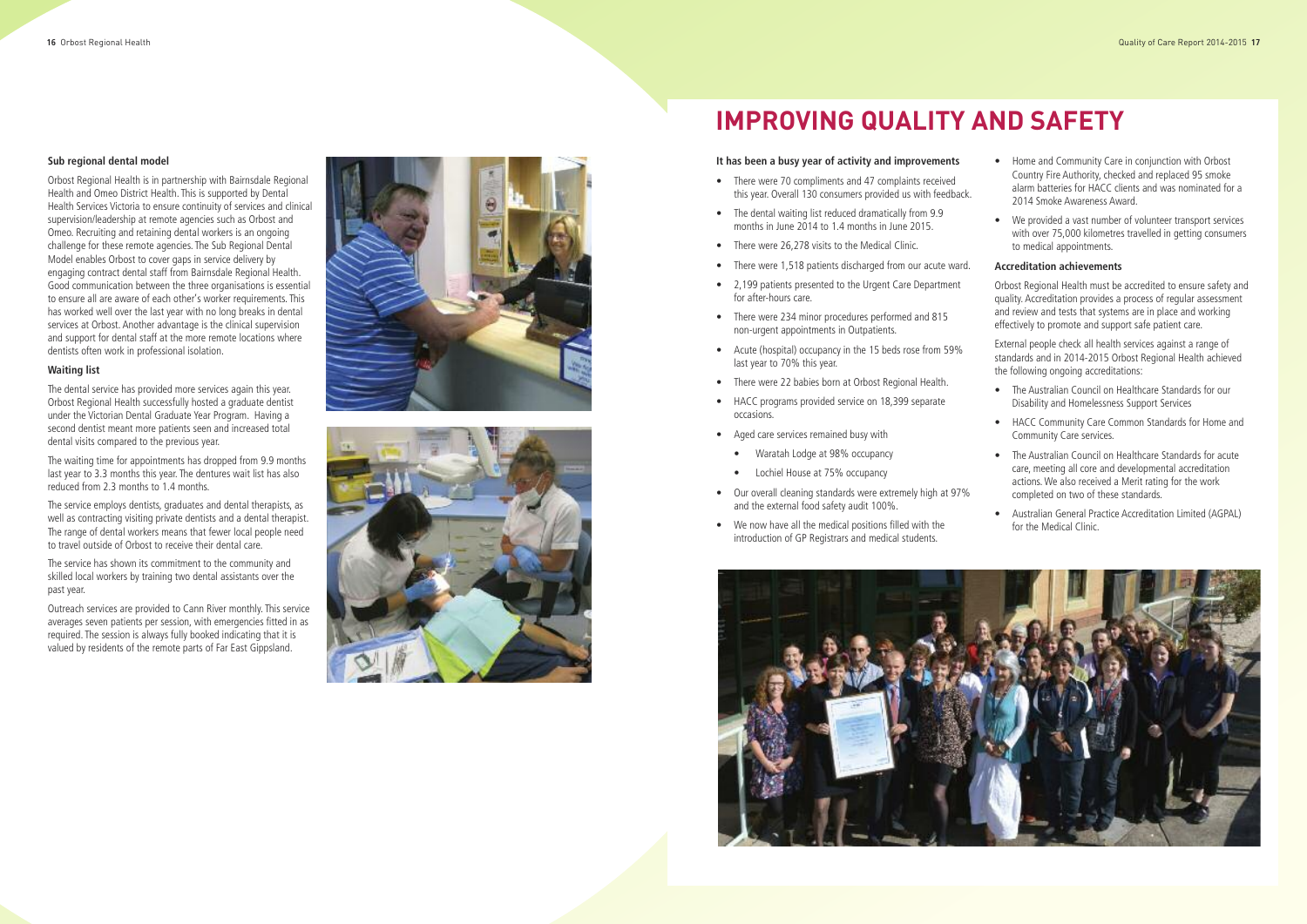#### **Active Service Model**

The Home and Community Care Program (HACC) at Orbost Regional Health is working within an Active Service Model, as prescribed by the HACC guidelines. The goal is to assist clients to remain independent and in charge of their own lives while they are still living at home. The program helps people to self-manage the activities of their daily life, including social and community events. A key part of the model is for people to make their own decisions about their lives.

Every year an Active Service Model Plan is developed and the achievements from the 2014-2015 plan included:

- Review and update of marketing materials, including the introduction of photos with positive ageing messages.
- Documentation of policy/procedure changes which have occurred over recent years as a result of the Active Service Model.
- Client reviews have been completed via telephone, when this is a suitable option based on client needs. Clients with more complex needs still have face to face assessments.
- A scoping exercise was carried out to find out which external organisations were delivering Home Care Packages for aged people in the Orbost region. Through consultation with package providers, local staff are now assisting with prioritising clients on the waiting list. This has resulted in additional packages being available for people in our community. There has also been an increase in Post Acute Care services for people who have recently left hospital and still need some ongoing care at home.
- Further uptake of one-off or "Spring Cleans" as a viable and non-intrusive service delivery option. Some clients prefer this type of once a year service rather than regular weekly visits.









#### **Risk Management**

Orbost Regional Health is very aware of the risks facing its organisation and staff. Twelve high level risks were identified that, if left uncontrolled, have the potential to impact on our ability to meet our strategic goals. Actions were taken during the year to lessen the following high level risks:

The client wanted to join the painting group and this was a huge step. Living on her own without any family locally, she needed a little support and encouragement. The client used to paint but had not picked up a paint brush for a long time. She hoped her love of painting would surface again. She was looking forward to *brushing up on her old talents and making some new friends.*

To begin with, the client and I went to the doctors to have paper work filled out to start the taxi card application. With the nerves set and painting gear under her arm, we then set out to meet the painting group. With the very warm and welcoming members of the group, it wasn't long before the client was on her way to *feeling pleased that she had stepped out of her comfort zone and made the effort.*

After going to the group three times, the client felt confident and said she was ready to go it alone to *art group.*

The client was very pleased when she received confirmation that she is eligible for her taxi card. On a visit to see if she had booked the taxi to go to her painting group, there on the easel was a lovely oil painting. I was blown *away at the standard at which she was painting. It was absolutely wonderful.This lady's talents have been* hidden for way too many years. It was so satisfying to see the client's pleasure at her achievements.

- Strategic Plan objectives not being achieved
- future funding uncertainties and unknown revenue models
- inability to provide modern, purposeful and safe environments
- inability to effectively work with other key agencies
- potential legal and regulatory breaches
- not understanding and managing community needs and expectations
- failure to monitor quality and safety performance
- not providing high quality and effective mental health services
- ineffective organisational culture
- threats to staff safety and security
- threats of not maintaining a skilled, competent and engaged workforce to meet future needs
- organisation sustainability and productivity

As an "Enabler" it has been a wonderful experience to watch a client grow in confidence and to find the *independence she was looking for. She just needed a little helping hand. Not only was this experience wonderful for my client, it has been a very gratifying experience for both of us.*

Risks have been monitored and reviewed throughout the year and changes made where there were other actions that could reduce the risk.While 83% of high level risks are still current and will carry over to the next year, there is constant vigilance through our Board and staff committees.

In addition to the high level risks, there are another 112 lower level risks that are managed in different sections of Orbost Regional Health. The low level risks have been reviewed with changes to only four risks needed to strengthen our practice. This shows a high level of effective management and governance within the organisation.

#### **A worker's story**

I was trained as an "Enabler" for Orbost Regional Health and it was my aim to work with a client to set goals that were important to her. She decided on getting a taxi card and to join a local painting group. The taxi card would give her more independence and confidence to be able to call a taxi and head out on her own.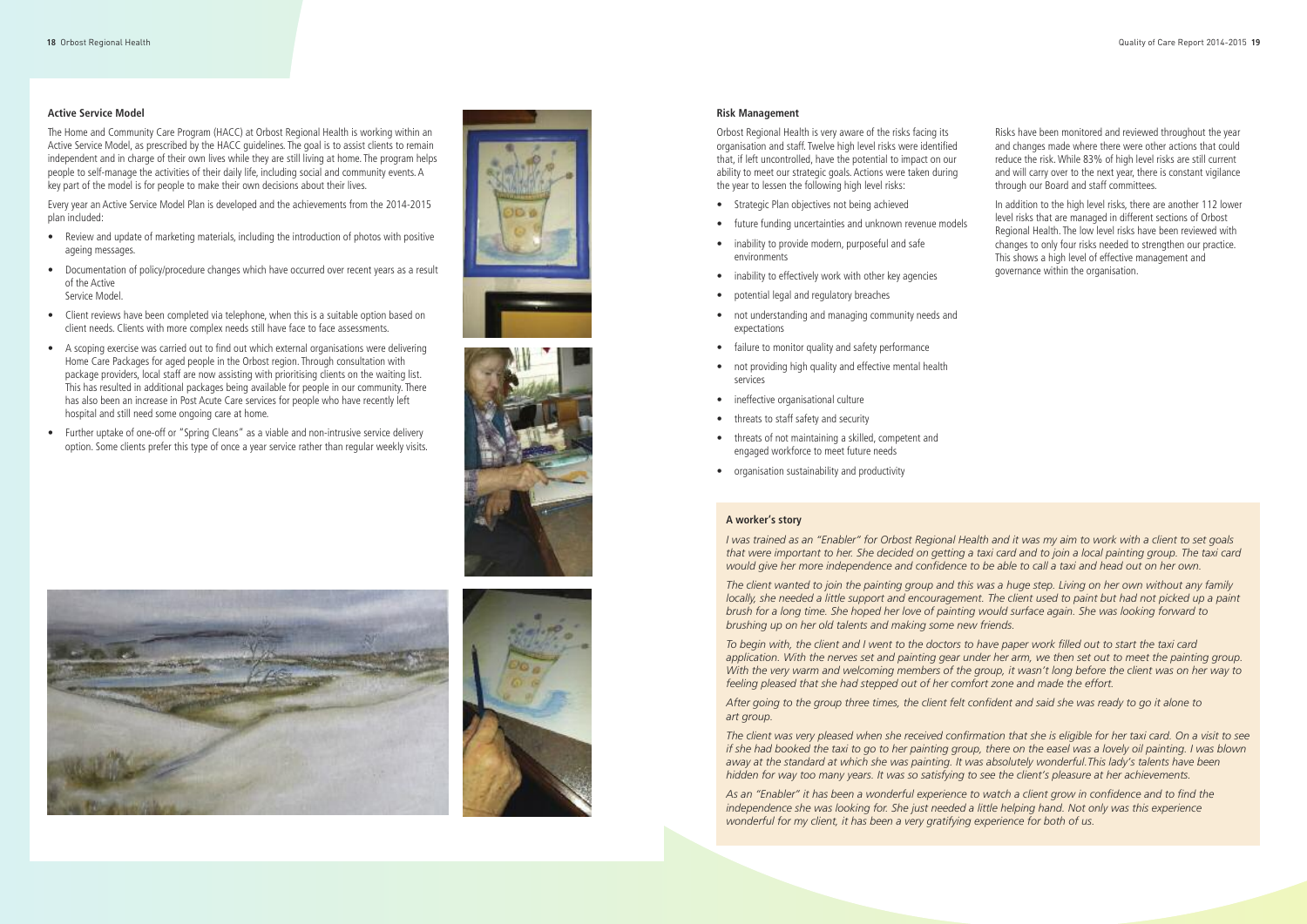## **FOCUSSING ON OUR STAFF**

### **Ta i C h i**

One of our Allied Health Assistants trained as a Tai Chi for Arthritis Instructor and ran classes for staff over three months. Staff who attended the lunch time sessions on a Friday found it to be a very relaxing and soothing exercise, lowering stress levels and a good activity to end the week. Those who were challenged with balance found it helped build their core strength. Occasional classes are still available to update and encourage staff to continue the exercise.

Tai Chi for Arthritis is a safe and effective form of exercise for everyone. It is very good for those who struggle with other forms of exercise due to joint pain and stiffness. It is a slow and gentle form of exercise. Tai Chi has been shown to improve coordination, flexibility, balance, body alignment, posture, strength and muscle tone, as well as providing mental relaxation and stress relief.

#### **People Matter Survey**

Our staff participated in the People Matter Survey again this year. As a response to some of the issues raised by the survey last year, Orbost Regional Health created a People and Culture Committee. The purpose of the committee is to provide support to our people and create a strong and positive culture to ensure high performance of our people and our organisation.

#### **W o r k f o r c e S t r a t e g y**

Orbost Regional Health has developed a workforce strategy that looks to align our people and jobs to our needs and priorities in the short, medium and long term. This strategy has assessed our current workforce profile, identified needs for the future workforce profile, conducted a gap analysis and established strategies to close the gaps, based on where the organisation is heading in the future.

The workforce strategy links to the strategic plan and service plans, ensuring that any changes into the future are planned and carefully managed. This ensures there will be ongoing services available for the community, as well as the right number and mix of staff to provide them.